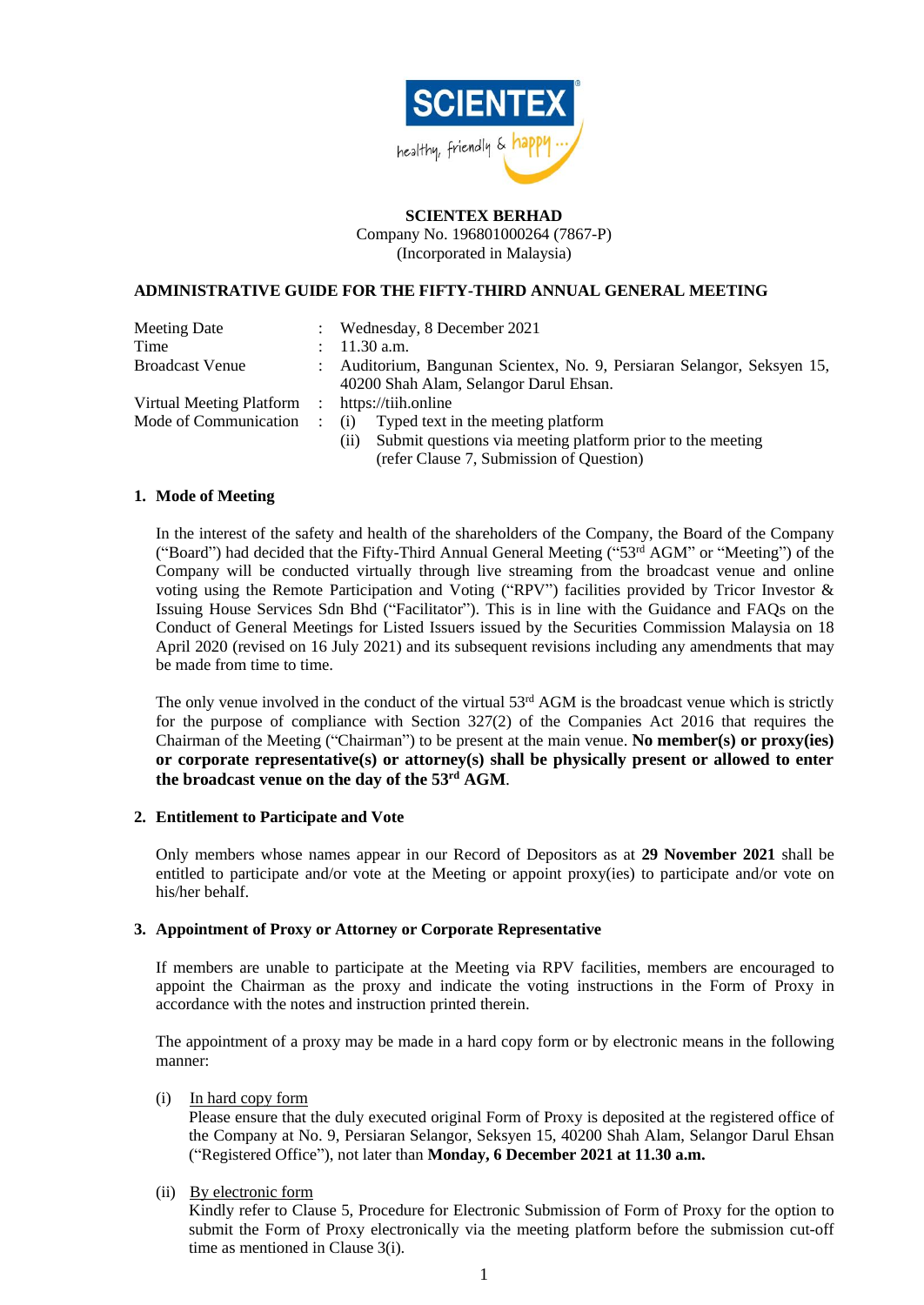Any authority pursuant to which such an appointment is made by a power of attorney must be deposited at the Registered Office, not later than **Monday, 6 December 2021 at 11.30 a.m.** to participate via RPV in the Meeting. A copy of the power of attorney may be accepted provided that it is certified notarially and/or in accordance with the applicable legal requirements in the relevant jurisdiction in which it is executed.

For a corporate member who has appointed a representative, please deposit the original/certified certificate at the Registered Office not later than **Monday, 6 December 2021 at 11.30 a.m.** to participate via RPV in the Meeting. The certificate of appointment should be executed in the following manner:

- (i) If the corporate member has a common seal, the certificate of appointment should be executed under seal in accordance with the constitution of the corporate member.
- (ii) If the corporate member does not have a common seal, the certificate of appointment should be affixed with the rubber stamp of the corporate member (if any) and executed by:
	- (a) at least two (2) authorised officers, one (1) of whom shall be a director; or
	- (b) any director and/or authorised officers in accordance with the laws of the country under which the corporate member is incorporated.

## **4. Procedure for RPV**

Member(s) or proxy(ies) or corporate representative(s) or attorney(s) who wish to participate in the Meeting remotely using the RPV are to follow the requirements and procedures as summarised below:

| <b>Before the Meeting Date</b> |                                                 |                                                                                                                                                                                                                                                                                                                                                                                                                                                                                                                                                                                                                                                                                                                                                                                                                                                                                                                                                                                                                                                                                                                                                                                                                                                                                                                                                                                                                      |  |
|--------------------------------|-------------------------------------------------|----------------------------------------------------------------------------------------------------------------------------------------------------------------------------------------------------------------------------------------------------------------------------------------------------------------------------------------------------------------------------------------------------------------------------------------------------------------------------------------------------------------------------------------------------------------------------------------------------------------------------------------------------------------------------------------------------------------------------------------------------------------------------------------------------------------------------------------------------------------------------------------------------------------------------------------------------------------------------------------------------------------------------------------------------------------------------------------------------------------------------------------------------------------------------------------------------------------------------------------------------------------------------------------------------------------------------------------------------------------------------------------------------------------------|--|
|                                | Procedure                                       | <b>Action</b>                                                                                                                                                                                                                                                                                                                                                                                                                                                                                                                                                                                                                                                                                                                                                                                                                                                                                                                                                                                                                                                                                                                                                                                                                                                                                                                                                                                                        |  |
| (a)                            | Register as a user with<br>the meeting platform | • If you have not registered as a user of TIIH Online, use your<br>computer/device to access the website at https://tiih.online and<br>register yourself as a user under the "e-Services" by selecting<br>"Create Account by Individual Holder". You may refer to the<br>tutorial guide posted on the homepage for assistance.<br>• Registration as a user will be approved within one (1) working<br>day and you will be notified via email.<br>• If you are already a user with TIIH Online, you are not required<br>to register again. You will receive an email to notify you that the<br>remote participation is available for registration at TIIH Online.                                                                                                                                                                                                                                                                                                                                                                                                                                                                                                                                                                                                                                                                                                                                                     |  |
| (b)                            | Submit registration for<br><b>RPV</b>           | • Registration is open from Tuesday, 9 November 2021 until<br>the day of the Meeting on Wednesday, 8 December 2021.<br>Member(s) or proxy(ies) or corporate representative(s) or<br>attorney(s) are <b>required to pre-register</b> their attendance for the<br>Meeting to ascertain their eligibility to participate the Meeting<br>using the RPV.<br>• Login with your user ID and password and select the corporate<br>event: "(REGISTRATION) SCIENTEX 53RD AGM".<br>• Read and agree to the Terms & Conditions and confirm the<br>Declaration.<br>• Select "Register for Remote Participation and Voting".<br>• Review your registration and proceed to register.<br>• System will send an email to notify that your registration for<br>remote participation is received and will be verified.<br>• After verification of your registration against the General<br>Meeting Record of Depositors dated 29 November 2021, the<br>system will send you an email to approve your registration for<br>remote participation and the procedures to use the RPV are<br>detailed therein. In the event your registration is not approved,<br>you will also be notified via email.<br>(Note: Please ensure to allow sufficient time required for the approval as a<br>new user of TIIH Online as well as the registration for RPV in order that<br>you can login to TIIH Online and participate in the Meeting remotely). |  |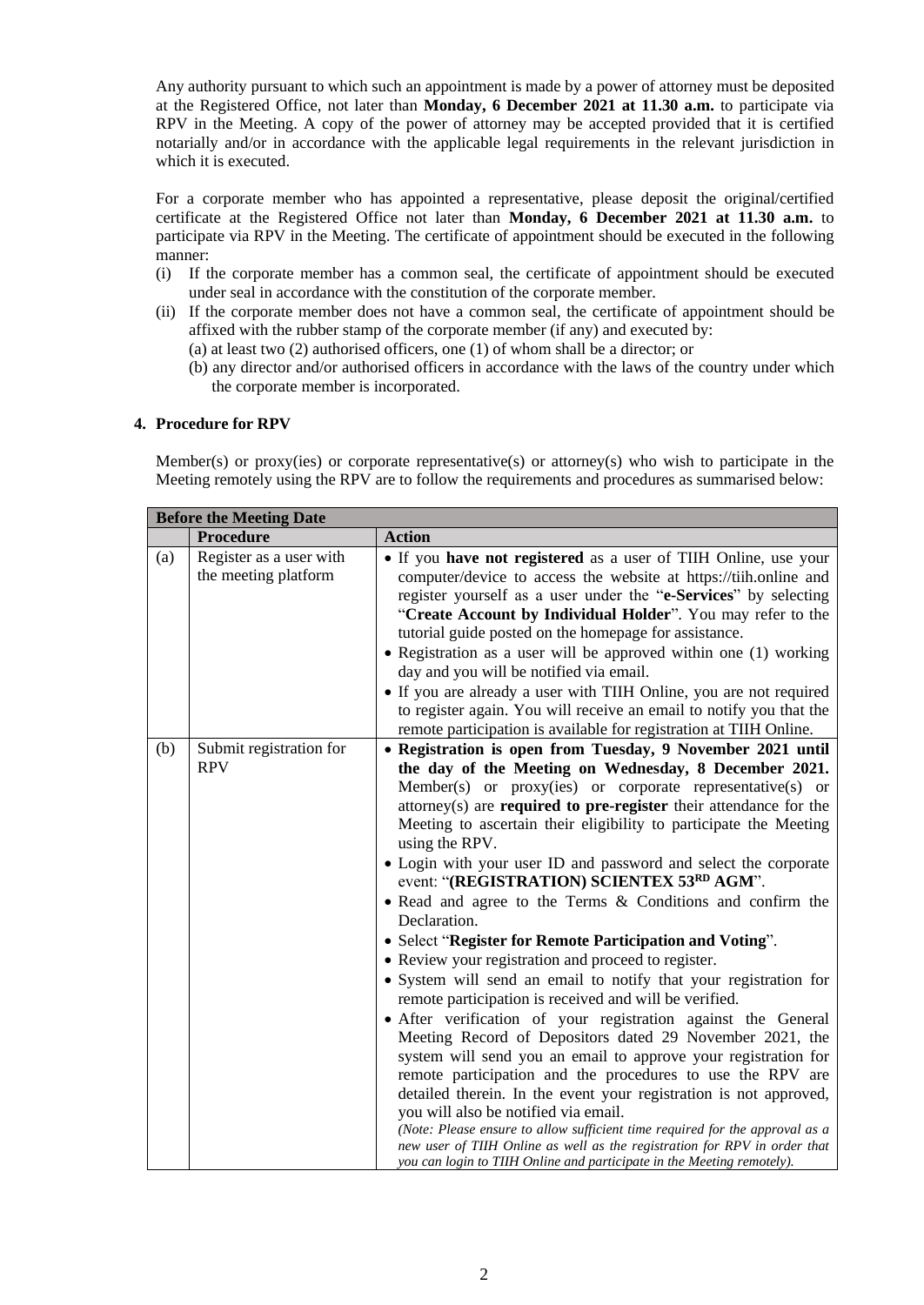| On the Meeting Date (8 December 2021) |                                       |                                                                                                                                                                                                                                                                                                                                                                                                                                                                                                                                                                                                                                  |
|---------------------------------------|---------------------------------------|----------------------------------------------------------------------------------------------------------------------------------------------------------------------------------------------------------------------------------------------------------------------------------------------------------------------------------------------------------------------------------------------------------------------------------------------------------------------------------------------------------------------------------------------------------------------------------------------------------------------------------|
|                                       | <b>Procedure</b>                      | <b>Action</b>                                                                                                                                                                                                                                                                                                                                                                                                                                                                                                                                                                                                                    |
| (c)                                   | Login to meeting<br>platform          | • Login to TIIH Online with your user ID and password for<br>remote participation at the Meeting at any time from 10.30 a.m.<br>i.e. 1 hour before the commencement of the Meeting on<br>Wednesday, 8 December 2021 at 11.30 a.m.                                                                                                                                                                                                                                                                                                                                                                                                |
| (d)                                   | Participate through live<br>streaming | • Select the corporate event: "(LIVE STREAM MEETING)<br><b>SCIENTEX 53RD AGM</b> " to engage in the proceedings of the<br>Meeting remotely.<br>• If you have any question for the Chairman/Board, you may use<br>the query box to transmit your question. The Chairman/Board<br>will endeavor to respond to relevant questions submitted by you<br>during the Meeting. If there is time constraint, the responses<br>will be emailed to you or published on the Company's website<br>at the earliest possible, after the meeting.                                                                                                |
| (e)                                   | Online voting                         | • Voting session commences from 11.30 a.m. on Wednesday, 8<br><b>December 2021</b> until a time when the Chairman announces the<br>end of the session. To vote, select the corporate event:<br>"(REMOTE VOTING) SCIENTEX 53RD AGM" or if you are<br>on the live stream meeting page, you can select "GO TO<br><b>REMOTE VOTING PAGE</b> " button below the Query Box.<br>• Read and agree to the Terms & Conditions and confirm the<br>Declaration.<br>• Select the CDS account that represents your shareholdings.<br>• Indicate your votes for the resolutions that are tabled for voting.<br>• Confirm and submit your votes. |
| (f)                                   | End of remote<br>participation        | • The live streaming will end upon the announcement by the<br>Chairman on the closure of the Meeting.                                                                                                                                                                                                                                                                                                                                                                                                                                                                                                                            |

# **Note to users of the RPV facilities:**

- (i) Once your registration for RPV is approved, you will be granted the right to participate in the live stream meeting and to vote remotely. Your login to the meeting platform on the day of Meeting will indicate your presence at the virtual meeting.
- (ii) The quality of your connection to the live broadcast is dependent on the bandwidth and stability of the internet at your location and the device you use.
- (iii) In the event you encounter any issues with logging-in, connection to the live streamed meeting or online voting on the meeting day, kindly call the Tricor Help Line at 011-40805616 / 011-40803168 / 011-40803169 / 011-40803170 for assistance or email to 40803168 / 011-40803169 / 011-40803170 for assistance or email to tiih.online@my.tricorglobal.com for assistance.

## **5. Procedure for Electronic Submission of Form of Proxy**

The procedures for members to submit the Form of Proxy electronically via the meeting platform are summarised below:

|     | <b>Procedure</b>                                | <b>Action</b>                                                                                                                                                                                                                                                                                                                                                                                                              |  |
|-----|-------------------------------------------------|----------------------------------------------------------------------------------------------------------------------------------------------------------------------------------------------------------------------------------------------------------------------------------------------------------------------------------------------------------------------------------------------------------------------------|--|
|     | 1. Steps for Individual Shareholders            |                                                                                                                                                                                                                                                                                                                                                                                                                            |  |
| (a) | Register as a user with<br>the meeting platform | • If you have not registered as a user of TIIH Online, use your<br>computer/device to access the website at https://tiih.online and<br>register yourself as a user under the "e-Services" by selecting<br>"Create Account by Individual Holder". You may refer to the<br>tutorial guide posted on the homepage for assistance.<br>• If you are already a user with TIIH Online, you are not required<br>to register again. |  |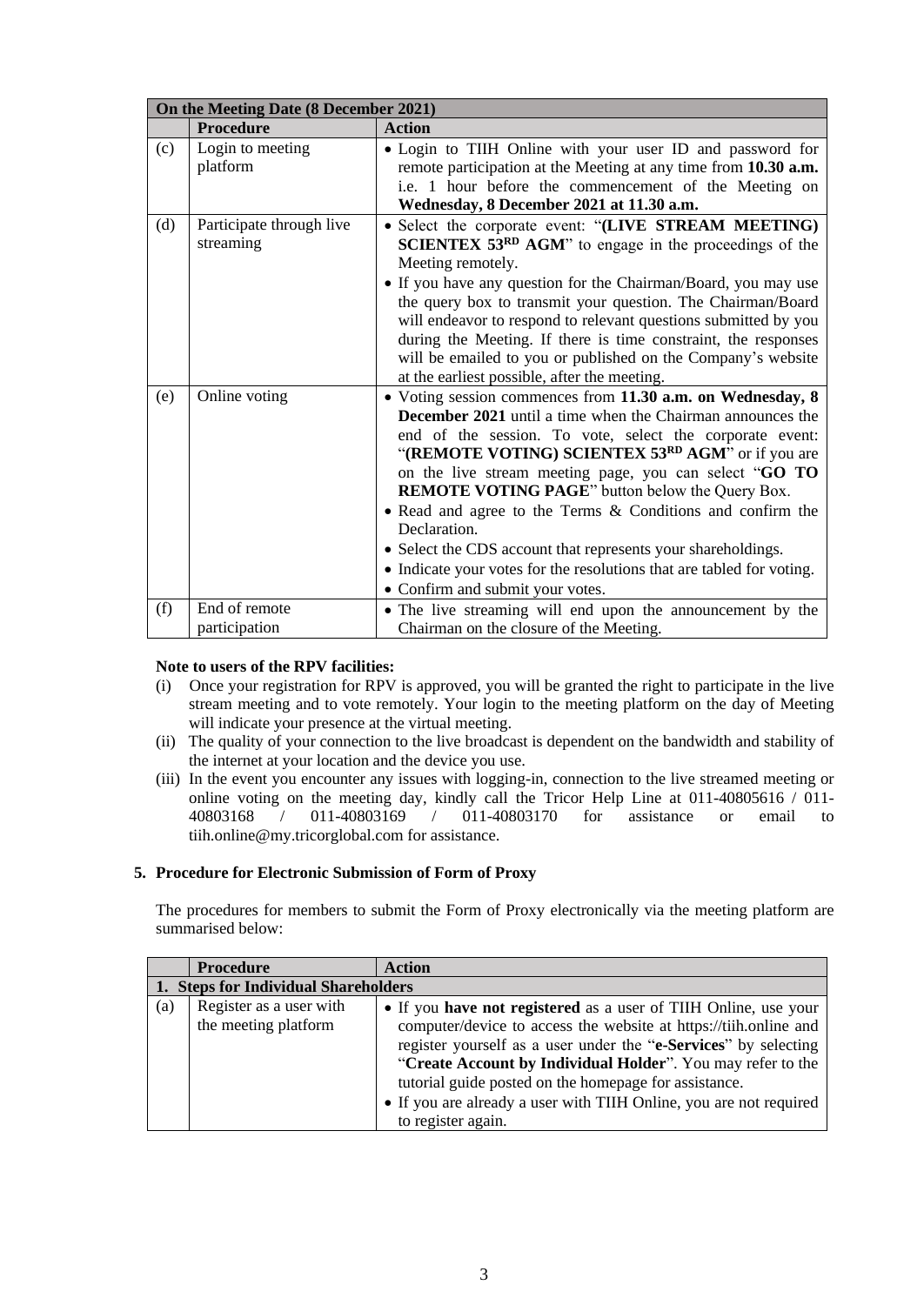|     | <b>Procedure</b>                                       | <b>Action</b>                                                                                                                                                                                                                                                                                                               |
|-----|--------------------------------------------------------|-----------------------------------------------------------------------------------------------------------------------------------------------------------------------------------------------------------------------------------------------------------------------------------------------------------------------------|
| (b) | Proceed with submission<br>of Form of Proxy            | • After the release of the Notice of Meeting by the Company,<br>login with your user name (i.e. email address) and password.                                                                                                                                                                                                |
|     |                                                        | • Select the corporate event: "SCIENTEX 53RD AGM -<br><b>SUBMISSION OF PROXY FORM".</b>                                                                                                                                                                                                                                     |
|     |                                                        | • Read and agree to the Terms & Conditions and confirm the<br>Declaration.                                                                                                                                                                                                                                                  |
|     |                                                        | • Insert your CDS account number and indicate the number of<br>shares for your proxy(ies) to vote on your behalf.                                                                                                                                                                                                           |
|     |                                                        | • Appoint your proxy(ies) and insert the required details of your<br>proxy(ies) or appoint Chairman as your proxy.                                                                                                                                                                                                          |
|     |                                                        | · Indicate your voting instructions - FOR or AGAINST,<br>otherwise your proxy will decide your vote.                                                                                                                                                                                                                        |
|     |                                                        | • Review and confirm your proxy(ies) appointment.                                                                                                                                                                                                                                                                           |
|     |                                                        | • Print proxy form for your record.                                                                                                                                                                                                                                                                                         |
|     | 2. Steps for Corporation or Institutional Shareholders |                                                                                                                                                                                                                                                                                                                             |
| (a) | Register as a user with                                | • Access TIIH Online at https://tiih.online.                                                                                                                                                                                                                                                                                |
|     | the meeting platform                                   | • Under e-Services, the authorised or nominated representative of                                                                                                                                                                                                                                                           |
|     |                                                        | the corporation or institutional shareholder selects "Create                                                                                                                                                                                                                                                                |
|     |                                                        | <b>Account by Representative or Corporate Holder".</b><br>• Complete the registration form and upload the required                                                                                                                                                                                                          |
|     |                                                        | documents.                                                                                                                                                                                                                                                                                                                  |
|     |                                                        | • Registration will be verified, and you will be notified by email<br>within 1 to 2 working days.                                                                                                                                                                                                                           |
|     |                                                        | • Proceed to activate your account with the temporary password                                                                                                                                                                                                                                                              |
|     |                                                        | given in the email and re-set your own password.                                                                                                                                                                                                                                                                            |
|     |                                                        | (Note: The representative of a corporation or institutional shareholder<br>must register as a user first in accordance with the above steps before<br>he/she can subscribe to this corporate holder electronic proxy submission.<br>Please contact our Facilitator if you need clarifications on the user<br>registration.) |
| (b) | Proceed with submission                                | • Login to TIIH Online at https://tiih.online.                                                                                                                                                                                                                                                                              |
|     | of Form of Proxy                                       | • Select the corporate event: "SCIENTEX 53RD AGM -<br><b>SUBMISSION OF PROXY FORM".</b>                                                                                                                                                                                                                                     |
|     |                                                        | • Read and agree to the Terms and Conditions and confirm the                                                                                                                                                                                                                                                                |
|     |                                                        | Declaration.                                                                                                                                                                                                                                                                                                                |
|     |                                                        | • Proceed to download the file format for "Submission of Proxy<br>Form" in accordance with the Guidance Note set therein.                                                                                                                                                                                                   |
|     |                                                        | • Prepare the file for the appointment of proxies by inserting the                                                                                                                                                                                                                                                          |
|     |                                                        | required data.                                                                                                                                                                                                                                                                                                              |
|     |                                                        | • Proceed to upload the duly completed proxy appointment file.                                                                                                                                                                                                                                                              |
|     |                                                        | • Select "Submit" to complete your submission.                                                                                                                                                                                                                                                                              |
|     |                                                        | • Print the confirmation report of your submission for your<br>record.                                                                                                                                                                                                                                                      |

# **6. Poll Voting**

The voting will be conducted by poll in accordance with Paragraph 8.29A of Main Market Listing Requirements of Bursa Malaysia Securities Berhad. The Company has appointed Tricor Investor & Issuing House Services Sdn Bhd as the poll administrator and Asia Securities Sdn Berhad as scrutineers to verify the poll results.

Members can proceed to vote on the resolutions at any time from **11.30 a.m. on Wednesday, 8 December 2021** but before the end of the voting session which will be announced by the Chairman. Kindly refer to Clause 4, Procedure for RPV for guidance on how to vote remotely from the meeting platform.